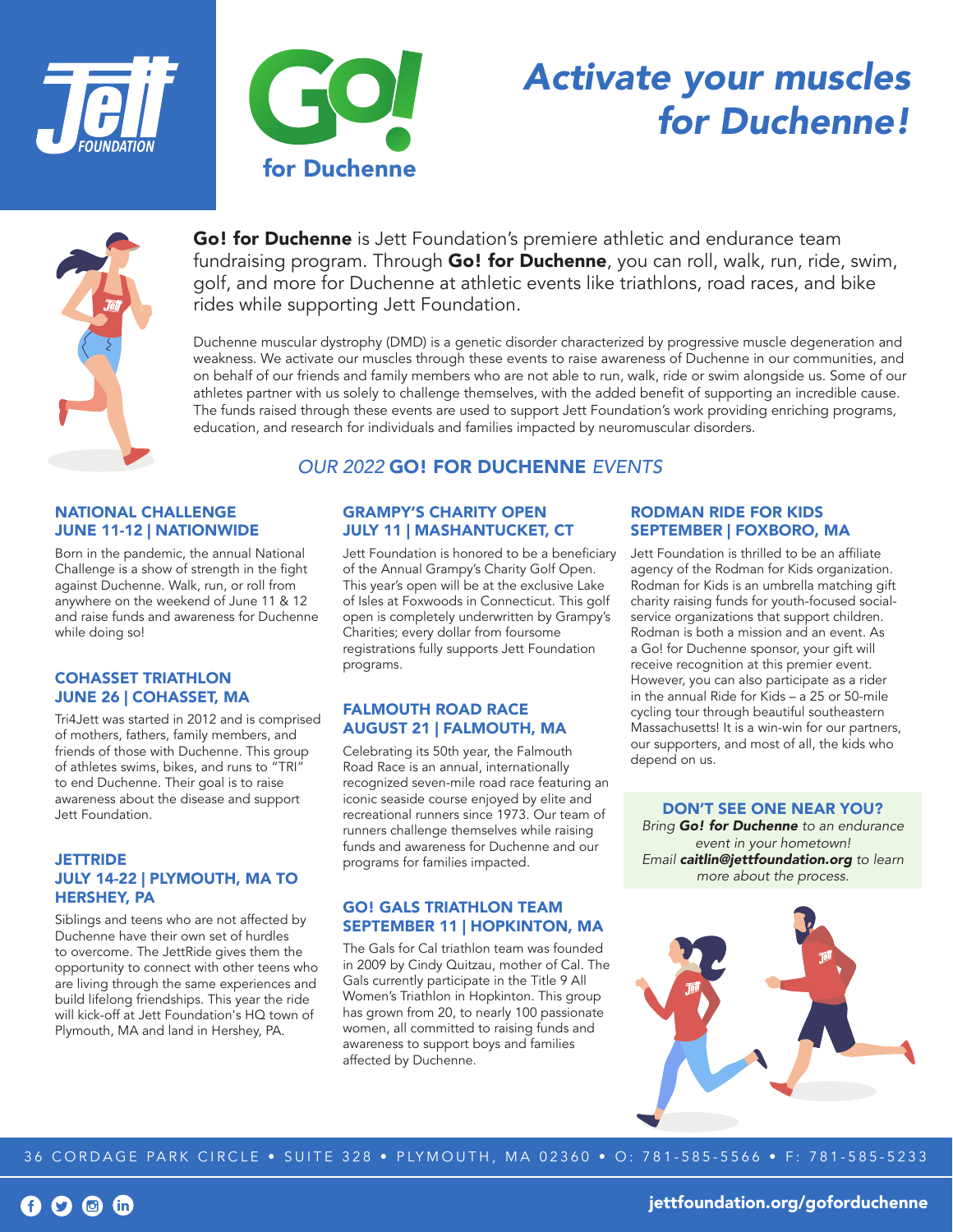

### ABOUT DUCHENNE MUSCULAR DYSTROPHY

Duchenne is the most common lethal genetic disorder of children worldwide. It is a progressive neuromuscular disorder that causes the loss of muscle function and independence. Most children are diagnosed around kindergarten, many will stop walking before high school, and few will celebrate their 25th birthday. There are approximately 15,000 patients in the United States living with Duchenne.

#### ALL PROCEEDS BENEFIT JETT FOUNDATION

Jett Foundation's mission is to extend and enrich the lives of individuals affected by Duchenne muscular dystrophy and other neuromuscular disorders.

We fulfill this mission by partnering with individuals and families through empowering educational programming, transformational direct service experiences, and by accelerating the development of lifechanging treatments.

Some of our programs and resources for families include:

- Camp Promise: a free week of summer camp at three locations across the country for kids and young adults with select neuromuscular disorders like Duchenne, SMA, Becker, and more.
- Jett Giving Fund: a financial assistance program offering families support in a variety of areas, including purchase of accessible vehicles, rent and mortgage payments, grocery assistance, and more.
- Family Workshops and Community Webinar Series: educational opportunities for families to learn about Duchenne care, resources, and treatments from local clinicians, experts, and industry partners.
- Family Support: opportunities for parents, grandparents, siblings, and loved ones to connect with others experiencing similar journeys, creating friendships and developing strong support systems.

## *Thank you for supporting Jett Foundation! We can't do this work without you.*



36 CORDAGE PARK CIRCLE • SUITE 328 • PLYMOUTH, MA 02360 • O: 781-585-5566 • F: 781-585-5233

 $\bigcirc$  in

jettfoundation.org/goforduchenne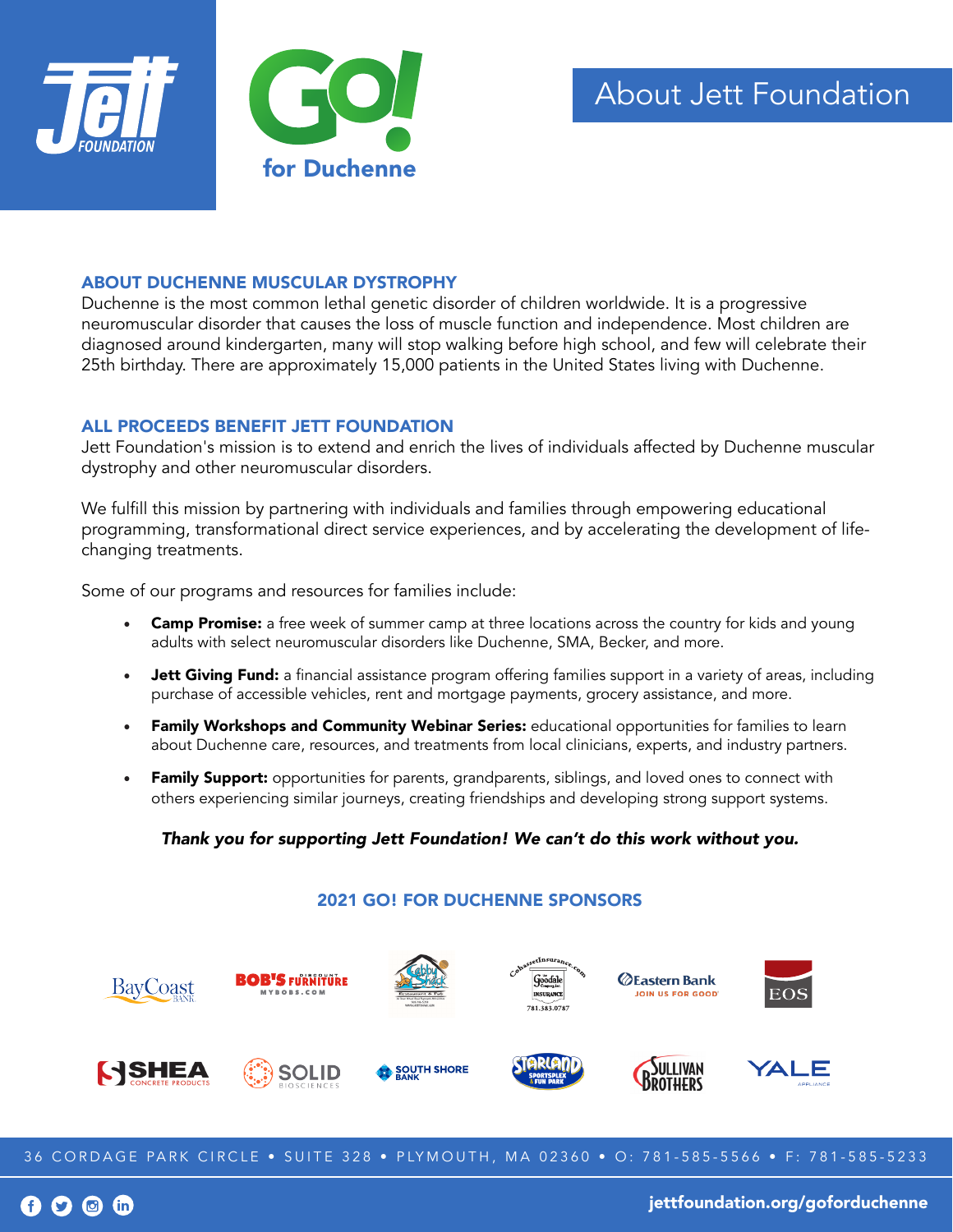



## Champion Sponsor - \$20,000

- Press release sent to regional news outlets in your area, highlighting your Go! for Duchenne partnership
- Listed in all event-specific press releases
- Premier logo placement on all printed event collateral including training t-shirts distributed to all athletes (artwork must be received by April 1)
- Color logo in the footer of Go! for Duchenne emails, logo listed on all event webpages
- One community partner highlight: 350-500-word piece featuring our partnership and the impact to be shared on our website, included in a summer newsletter, posted and tagged on Facebook
- Individual acknowledgment in event videos posted to social media and website
- Premier branding of National Challenge Cheer Kit
- Opportunity to provide branded item to be included in athlete welcome bag
- 10 (ten) event registrations for any of our seven events, including event t-shirts and athlete welcome bags

# Endurance Sponsor - \$10,000

- Included in press release, highlighting your Go! for Duchenne partnership
- Prominent logo placement on all printed event collateral, including training t-shirts distributed to all athletes (artwork must be received by April 1)
- Logo in the footer of Go! for Duchenne emails
- Tagged "sponsored by" post for event promotion
- One sponsor thank you post
- Individual acknowledgment in event videos posted to social media and website
- Opportunity to provide branded item to be included in athlete welcome bag
- 5 (five) event registrations for any of our seven events, including event t-shirts and athlete welcome bags

# Sprint Sponsor - \$5,000

- Included in press release, highlighting your Go! for Duchenne partnership
- Name listed on all printed event collateral
- Logo included on training t-shirt distributed to all athletes (artwork must be received by April 1)
- Tagged in "sponsored by" post for event promotion
- Opportunity to provide branded item to be included in athlete welcome bag
- 2 (two) event registrations for any of our seven events, including event t-shirts and athlete welcome bags

## Event Sponsorship

Sponsor a specific event from this year's event lineup.

## Gold Sponsor - \$2,500

- Name listed on event collateral
- Logo included on event-specific t-shirt (artwork must be received eight weeks prior)
- Registration for 3, including event t-shirts

# Silver Sponsor - \$1,000

- Name listed on event collateral
- Name listed on event-specific t-shirt (artwork must be received eight weeks prior)
- Registration for 1, including event t-shirts

#### *Examples of branded items for athlete welcome bag:*

- *• Water bottle*
- *• Hand sanitizer*
- *• Mask*
- *• Baseball cap*
- *• Cell phone accessories*
- *• Headphones*
- *• Sunglasses*
- *• Sweatband*

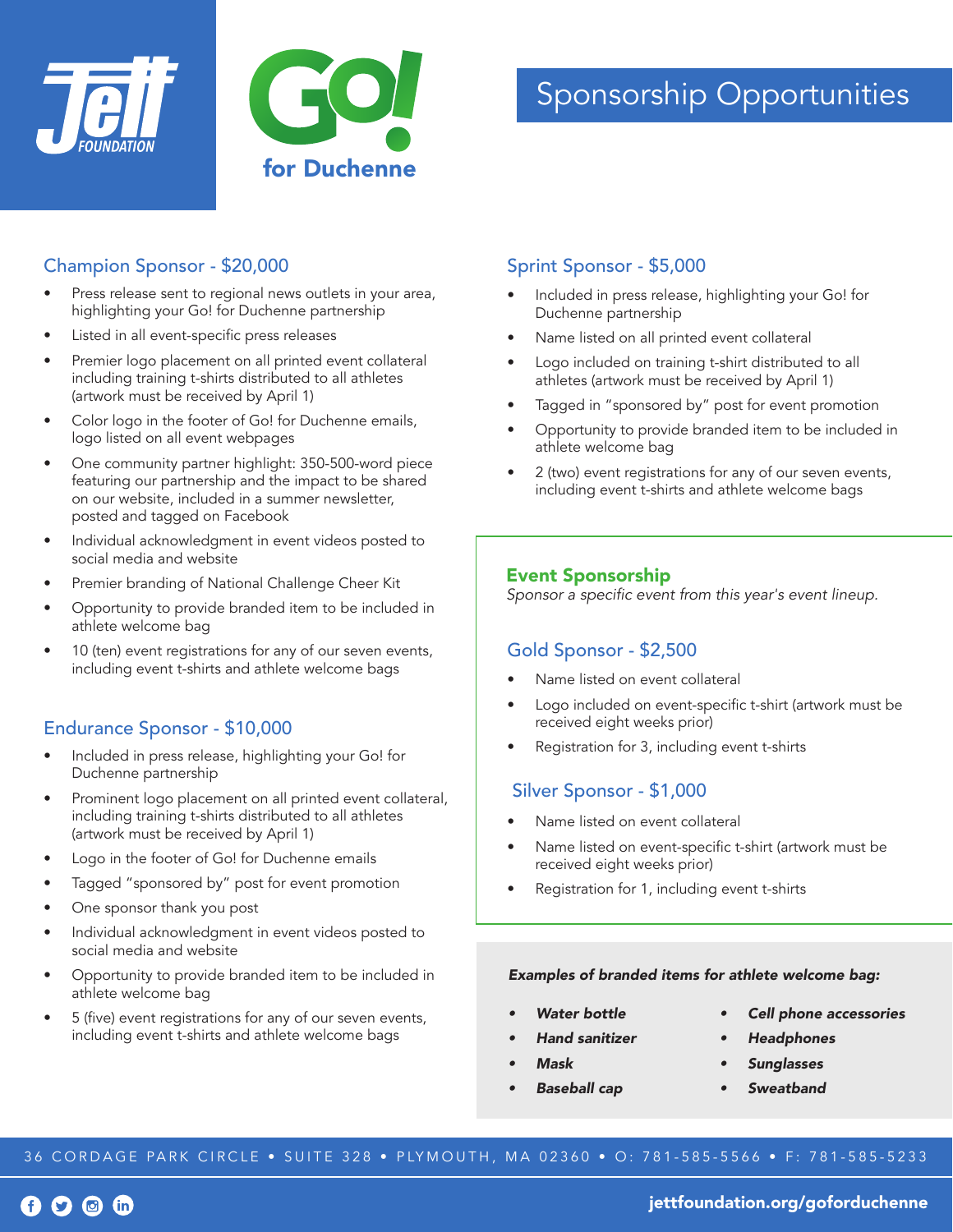



# Sponsor Benefit Overview

|                                                  | <b>CHAMPION SPONSOR</b> | <b>ENDURANCE SPONSOR</b> | <b>SPRINT SPONSOR</b> |
|--------------------------------------------------|-------------------------|--------------------------|-----------------------|
|                                                  | \$20,000                | \$10,000                 | \$5,000               |
| # of event registrations                         | 10                      | 5                        | $\overline{2}$        |
| <b>PRE-EVENT BENEFITS</b>                        |                         |                          |                       |
| Recognition on event materials                   |                         |                          |                       |
| Social media promotion                           |                         |                          |                       |
| Website presence                                 |                         |                          |                       |
| Logo on training t-shirts                        |                         |                          |                       |
| Presence on event email blasts                   |                         |                          |                       |
| Named in press release                           |                         |                          |                       |
| Individualized press release                     |                         |                          |                       |
| Community partner blog highlight                 |                         |                          |                       |
| <b>LIVE EVENT RECOGNITION</b>                    |                         |                          |                       |
| Branded item in athlete welcome bags             |                         |                          |                       |
| Logo placement on the back of event t-shirt      |                         |                          |                       |
| Logo placement on front of event t-shirt         |                         |                          |                       |
| Premier branding of National Challenge Cheer Kit |                         |                          |                       |
| <b>POST-EVENT BENEFITS</b>                       |                         |                          |                       |
| Presence on post-event email blasts              |                         |                          |                       |
| Post-event thank you on social media             |                         |                          |                       |
| Brand presence on a Jett monthly newsletter      |                         |                          |                       |

|                                          | <b>GOLD SPONSOR</b> | <b>SILVER SPONSOR</b> |  |  |
|------------------------------------------|---------------------|-----------------------|--|--|
|                                          | \$2,500             | \$1,000               |  |  |
| # of event-specific registrations        | 3                   |                       |  |  |
| <b>EVENT-SPECIFIC BENEFITS</b>           |                     |                       |  |  |
| Name listed on event collateral          |                     |                       |  |  |
| Logo placement on event-specific t-shirt |                     |                       |  |  |
| Name listed on event-specific t-shirt    |                     |                       |  |  |